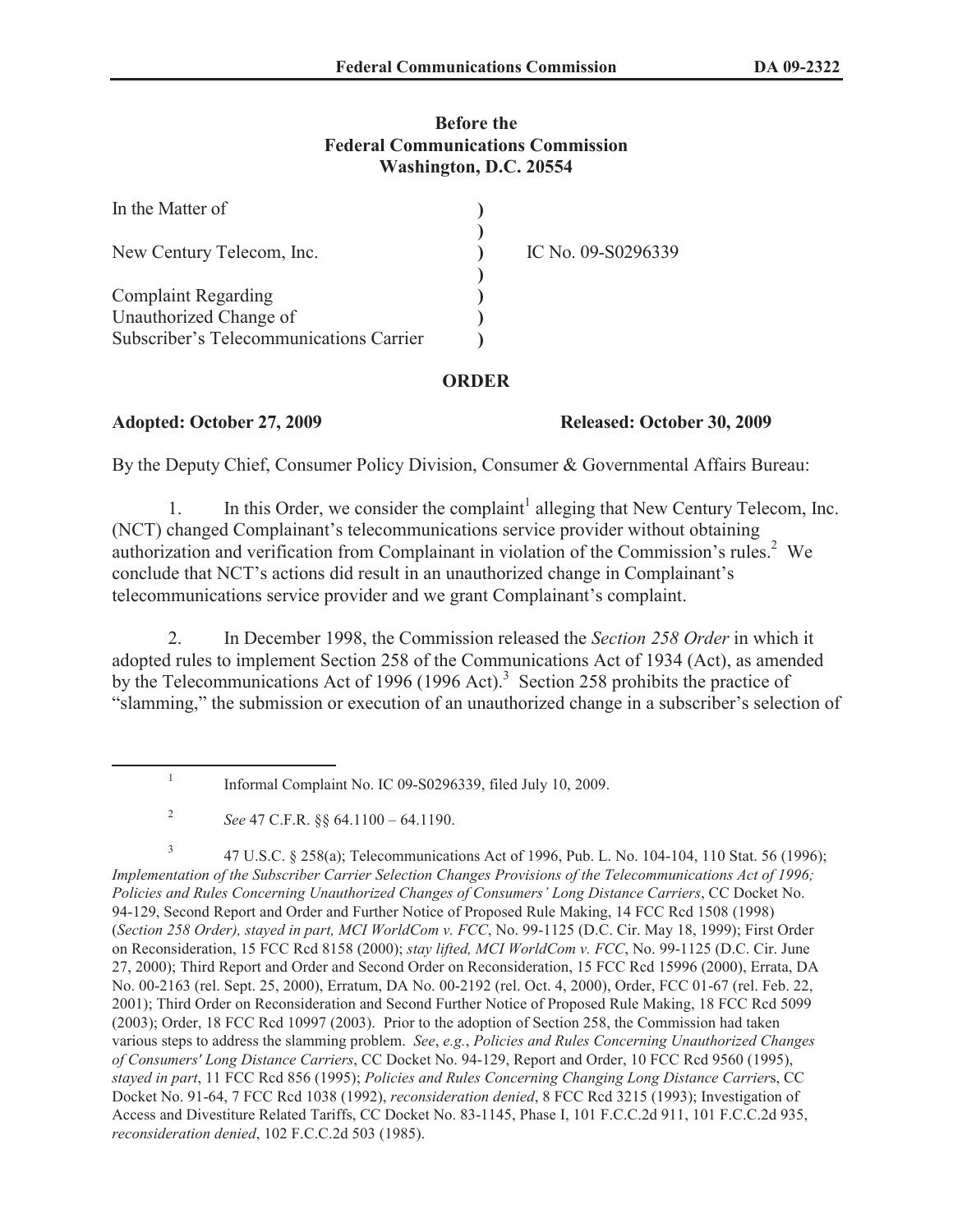a provider of telephone exchange service or telephone toll service.<sup>4</sup> In the *Section 258 Order*, the Commission adopted aggressive new rules designed to take the profit out of slamming, broadened the scope of the slamming rules to encompass all carriers, and modified its existing requirements for the authorization and verification of preferred carrier changes. The rules require, among other things, that a carrier receive individual subscriber consent before a carrier change may occur.<sup>5</sup> Pursuant to Section 258, carriers are absolutely barred from changing a customer's preferred local or long distance carrier without first complying with one of the Commission's verification procedures.<sup>6</sup> Specifically, a carrier must: (1) obtain the subscriber's written or electronically signed authorization in a format that meets the requirements of Section 64.1130; (2) obtain confirmation from the subscriber via a toll-free number provided exclusively for the purpose of confirming orders electronically; or (3) utilize an independent third party to verify the subscriber's order.<sup>7</sup>

3. The Commission also has adopted liability rules. These rules require the carrier to absolve the subscriber where the subscriber has not paid his or her bill. In that context, if the subscriber has not already paid charges to the unauthorized carrier, the subscriber is absolved of liability for charges imposed by the unauthorized carrier for service provided during the first 30 days after the unauthorized change.<sup>8</sup> Where the subscriber has paid charges to the unauthorized carrier, the Commission's rules require that the unauthorized carrier pay 150% of those charges to the authorized carrier, and the authorized carrier shall refund or credit to the subscriber 50% of all charges paid by the subscriber to the unauthorized carrier.<sup>9</sup> Carriers should note that our actions in this order do not preclude the Commission from taking additional action, if warranted, pursuant to Section 503 of the Act. $^{10}$ 

4. We received Complainant's complaint on July 10, 2009, alleging that Complainant's telecommunications service provider had been changed to NCT without Complainant's authorization. Pursuant to Sections 1.719 and 64.1150 of our rules,<sup>11</sup> we notified

4 47 U.S.C. § 258(a).

5 *See* 47 C.F.R. § 64.1120.

7 *See* 47 C.F.R. § 64.1120(c). Section 64.1130 details the requirements for letter of agency form and content for written or electronically signed authorizations. 47 C.F.R. § 64.1130.

8 *See* 47 C.F.R. §§ 64.1140, 64.1160. Any charges imposed by the unauthorized carrier on the subscriber for service provided after this 30-day period shall be paid by the subscriber to the authorized carrier at the rates the subscriber was paying to the authorized carrier at the time of the unauthorized change. *Id.*

9 *See* 47 C.F.R. §§ 64.1140, 64.1170.

<sup>10</sup> *See* 47 U.S.C. § 503.

<sup>11</sup> 47 C.F.R. § 1.719 (Commission procedure for informal complaints filed pursuant to Section 258 of the Act); 47 C.F.R. § 64.1150 (procedures for resolution of unauthorized changes in preferred carrier).

<sup>6</sup> 47 U.S.C. § 258(a).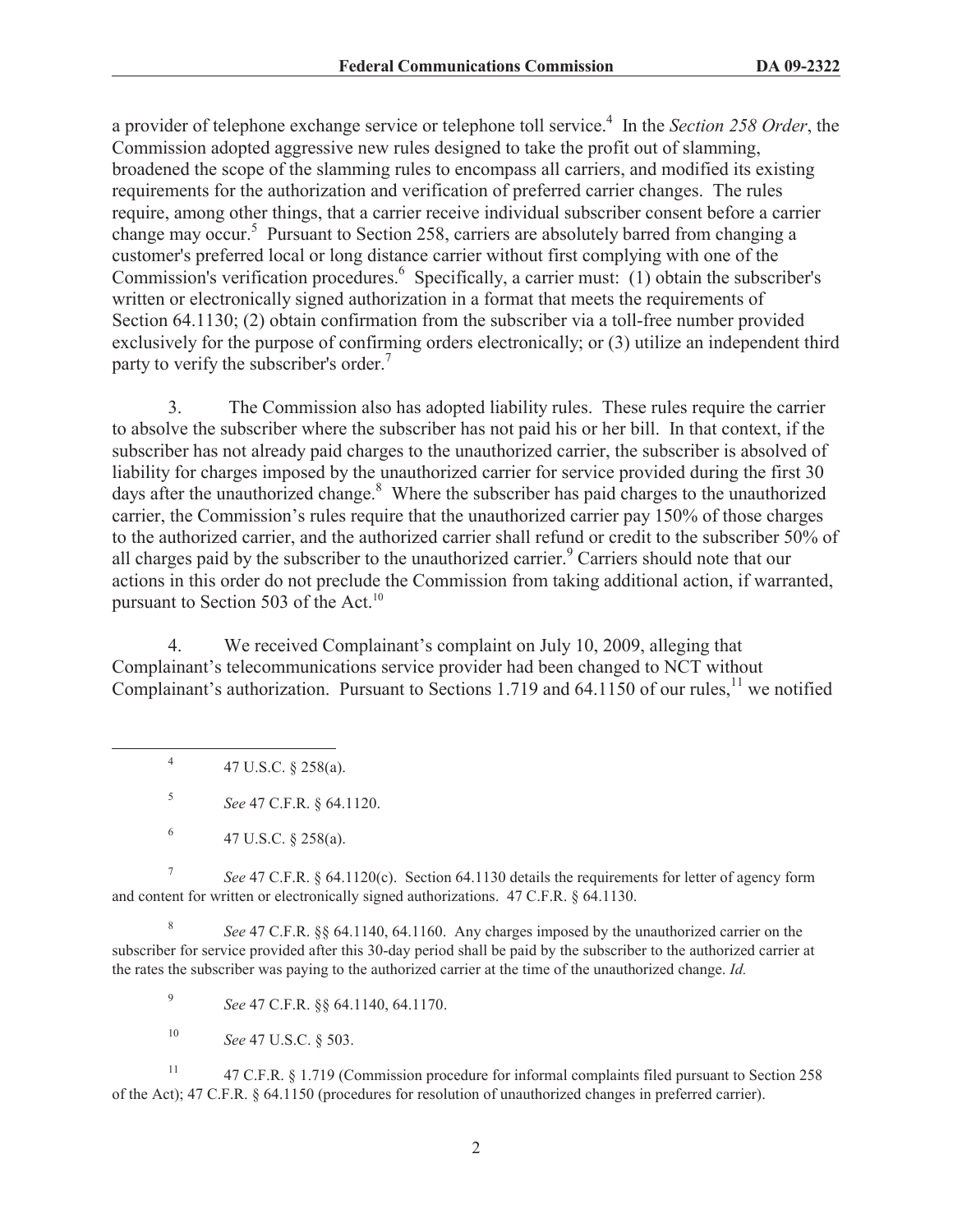NCT of the complaint and NCT responded on July 9, 2009.<sup>12</sup> NCT did not submit a third party verification or letter of agency, as required by our rules.<sup>13</sup> Failure to respond or provide proof of verification is presumed to be clear and convincing evidence of a violation.<sup>14</sup> Therefore, we find that NCT's actions resulted in unauthorized changes in Complainant telecommunications service provider and we discuss NCT's liability below.<sup>15</sup>

5. NCT must remove all charges incurred for service provided to Complainant for the first thirty days after the alleged unauthorized change in accordance with the Commission's liability rules.<sup>16</sup> We have determined that Complainant is entitled to absolution for the charges incurred during the first thirty days after the unauthorized change occurred and that neither Complainant's authorized carrier nor NCT may pursue any collection against Complainant for those charges.<sup>17</sup> Any charges imposed by NCT on the subscriber for service provided after this 30-day period shall be paid by the subscriber to their authorized carrier at the rates the subscriber was paying to their authorized carrier at the time of the unauthorized change.<sup>18</sup>

6. Accordingly, IT IS ORDERED that, pursuant to Section 258 of the Communications Act of 1934, as amended, 47 U.S.C. § 258, and Sections 0.141, 0.361 and 1.719 of the Commission's rules, 47 C.F.R. §§ 0.141, 0.361, 1.719, the complaint filed against NCT IS GRANTED.

7. IT IS FURTHER ORDERED that, pursuant to Section 64.1170(d) of the Commission's rules, 47 C.F.R. § 64.1170(d), Complainant is entitled to absolution for the charges incurred during the first thirty days after the unauthorized change occurred and neither Complainant's authorized carrier nor NCT may pursue any collection against Complainant for those charges.

<sup>15</sup> If Complainant is unsatisfied with the resolution of this complaint, Complainant may file a formal complaint with the Commission pursuant to Section 1.721 of the Commission's rules, 47 C.F.R. § 1.721. Such filing will be deemed to relate back to the filing date of Complainant's informal complaint so long as the formal complaint is filed within 45 days from the date this order is mailed or delivered electronically to Complainant. *See* 47 C.F.R. § 1.719.

<sup>16</sup> *See* 47 C.F.R. § 64.1160(b).

<sup>17</sup> *See* 47 C.F.R. § 64.1160(d).

<sup>18</sup> *See* 47 C.F.R. §§ 64.1140, 64.1160.

<sup>&</sup>lt;sup>12</sup> NCT's Response to Informal Complaint No. IC 09-S0296339, received July 9, 2009.

<sup>13</sup> *See* 47 C.F.R. § 64.1120-64.1130.

<sup>14</sup> *See* 47 C.F.R. § 64.1150(d).